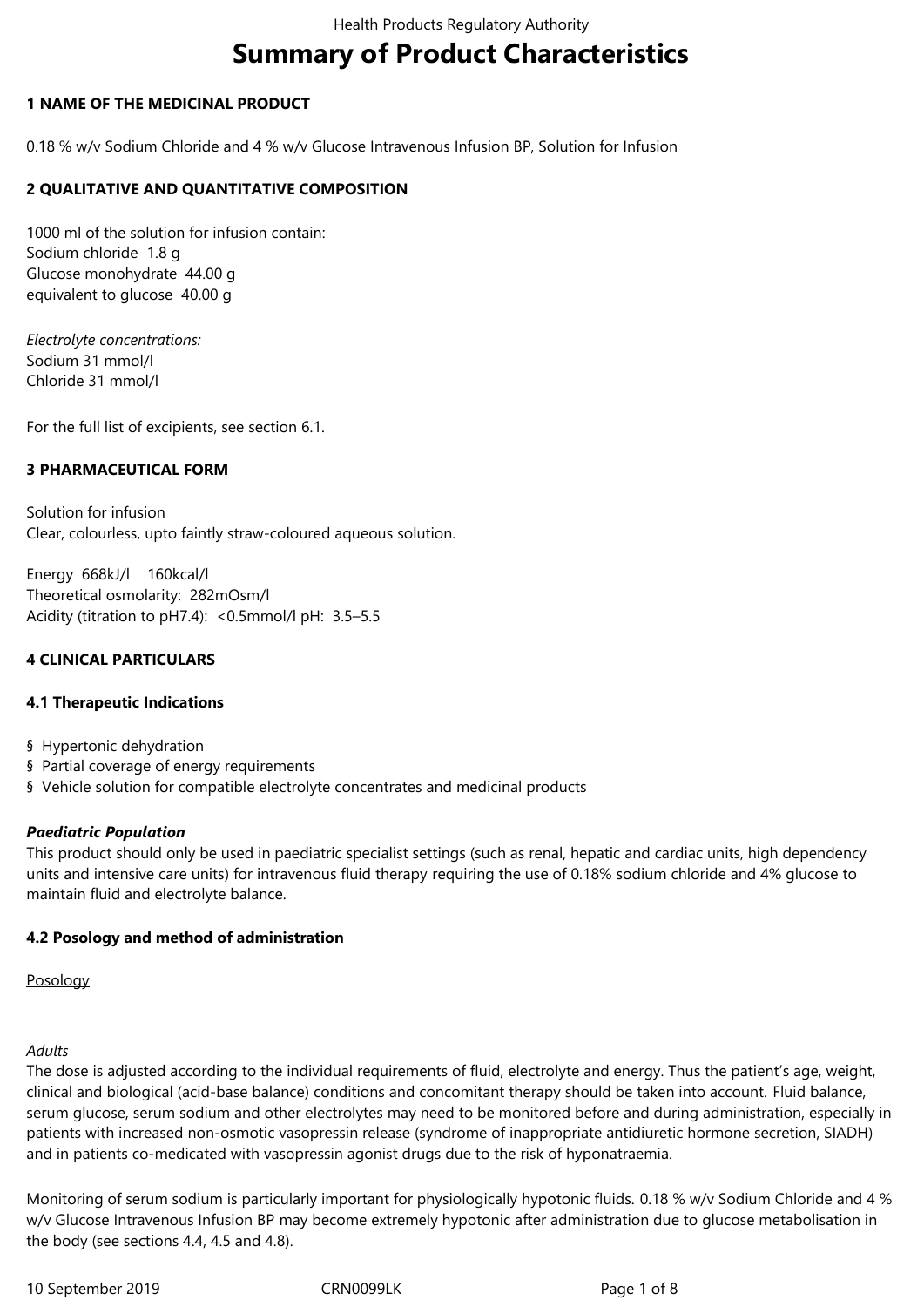# *General guidelines*

# Maximum daily dose:

Up to 40 ml/kg body weight per day, corresponding to approx. 1.7 g glucose per kg body weight per day.

# Maximum infusion rate:

Up to 5 ml per kg body weight per hour, corresponding to approx. 0.2 g glucose/kg body weight per hour.

# *Paediatric population*

The dosage depends on the age, weight, clinical and biological (acid-base balance) conditions of the patient, concomitant therapy and should be determined by the consulting specialist. When administering this solution the total daily fluid and glucose requirements should be taken into account.

# *Elderly patients*

Basically the same dosage as for adults applies, but caution should be exercised in patients suffering from further diseases like cardiac insufficiency or renal insufficiency that may frequently be associated with advanced age.

#### *Other special patient groups*

If the oxidative metabolism of glucose is impaired (e.g. in the early post-operative or posttraumatic period or in the presence of hypoxia or organ failure), the dosage should be adjusted to keep the blood glucose level close to normal values. See also section 4.4.

#### Method of administration

Intravenous use. For instructions on dilution of the medicinal product before administration, see section 6.3.

#### **4.3 Contraindications**

- Hyperhydration states.
- Dehydration with hyponatraemia
- Head trauma (first 24 hours)
- Renal failure (oliguria or anuria) in the absence of renal replacement therapy
- Persistent hyperglycaemia not responding to insulin doses of up to 6 units/hour.

#### *Paediatric population*

This product should not be used in children except≀in paediatric specialist settings (such as renal, hepatic and cardiac units, high dependency units and intensive care units) under expert medical supervision. See also section 4.1.

This container contains a significant volume of air. To avoid risk⊇of air embolism, this product must not be administered by pressure infusion.

# **4.4 Special warnings and precautions for use**

Glucose intravenous infusions are usually isotonic solutions. In the body, however, glucose containing fluids can become extremely physiologically hypotonic due to rapid glucose metabolisation (see section 4.2)

Depending on the tonicity of the solution, the volume and rate⊇of infusion and depending⊇on a patient's underlying clinical condition and capability to metabolise glucose, intravenous administration of glucose can cause electrolyte disturbances most importantly hypo- or hyperosmotic hyponatraemia.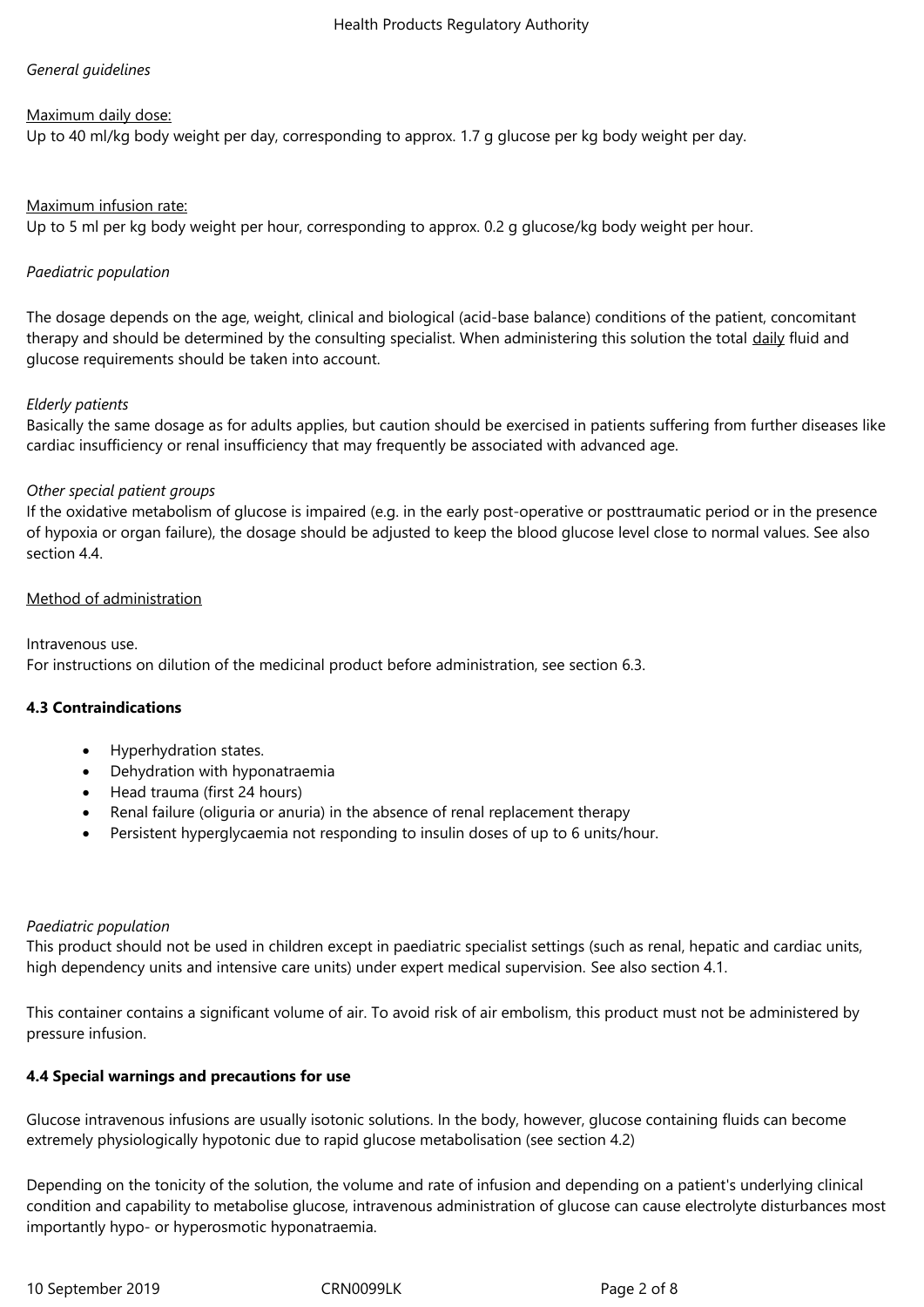Hyponatraemia:

Patients with non-osmotic vasopressin release (e.g. in acute illness, pain, post-operative stress, infections, burns, and CNS diseases), patients with heart-, liver- and kidney diseases and patients exposed to vasopressin agonists (see section 4.5) are at particular risk of acute hyponatraemia upon infusion of hypotonic fluids.

Acute hyponatraemia can lead to acute hyponatraemic encephalopathy (brain oedema) characterized by headache, nausea, seizures, lethargy and vomiting. Patients with brain oedema are at particular risk of severe, irreversible and life-threatening brain injury.

Children, women in the fertile age and patients with reduced cerebral compliance (e.g. meningitis, intracranial bleeding, and cerebral contusion) are at particular risk of the severe and life-threatening brain swelling caused by acute hyponatraemia.

0.18 % w/v Sodium Chloride and 4 % w/v Glucose Intravenous Infusion BP, Solution for Infusion should not be used for fluid substitution, especially rehydration therapy, without adequate electrolyte administration, because this could lead to markedly decreased serum electrolyte values, notably severe hyponatraemia, with potentially detrimental effects on the patient, e.g. brain damage or heart affections. Especially children, elderly patients and patients in poor general condition are at risk.

0.18 % w/v Sodium Chloride and 4 % w/v Glucose Intravenous Infusion BP, Solution for Infusion shouldn't be used for routine rehydration or fluid maintenance therapy.

In patients with hyponatreaemia or hypokalaemia administration of this solution must∟be accompanied by additional substitution of sodium or potassium as necessary to normalise the serum levels of these electrolytes.

In diabetic patients, the amount of infused glucose has to be≀taken into account and insulin requirements may be modified.

In patients with chronic hypernatraemia, the serum sodium concentration should not be lowered faster than at a rate of 0.5  $mm$ ol $\times$ l $^{-1}\times$ h $^{-1}$ .

Administration of glucose solutions is not recommended after acute ischaemic strokes as hyperglycaemia was reported to worsen ischaemic brain damage and impair recovery.

Clinical monitoring should include checks of the serum electrolytes (especially potassium), glucose level, the acid-base and water balance.

If the oxidative metabolism of glucose is impaired close monitoring of blood glucose levels is recommended in order to prevent hyperglycaemia. See also section 4.2.

Please note: If this solution is used as vehicle solution the safety information of the additive provided by the respective manufacturer have to be taken into account.

The solution should not be administered through the same≟infusion equipment simultaneously, before or after an administration of blood because of the possibility of pseudo-agglutination.

#### *Paediatric population*

Intravenous fluid therapy should be closely monitored in the paediatric population as they may have impaired ability to regulate fluids and electrolytes. Adequate urine flow must be ensured and careful monitoring of fluid balance, plasma and urinary electrolyte concentrations are essential.

The infusion of hypotonic fluids together with the non-osmotic secretion of ADH (in pain, anxiety, the post-operative state, nausea, vomiting, pyrexia, sepsis, reduced circulating volume, respiratory disorders, CNS infections, and metabolic and endocrine disorders) may result in hyponatraemia. Hyponatraemia can lead to headache, nausea, seizures, lethargy, coma, cerebral oedema and death, therefore acute symptomatic hyponatraemia (e.g. hyponatraemic encephalopathy) is considered a medical emergency.

#### **4.5 Interaction with other medicinal products and other forms of interactions**

10≙September≙2019 CRN0099LK Page≙3≙of≙8 Corticosteroids are associated with the retention of sodium and water.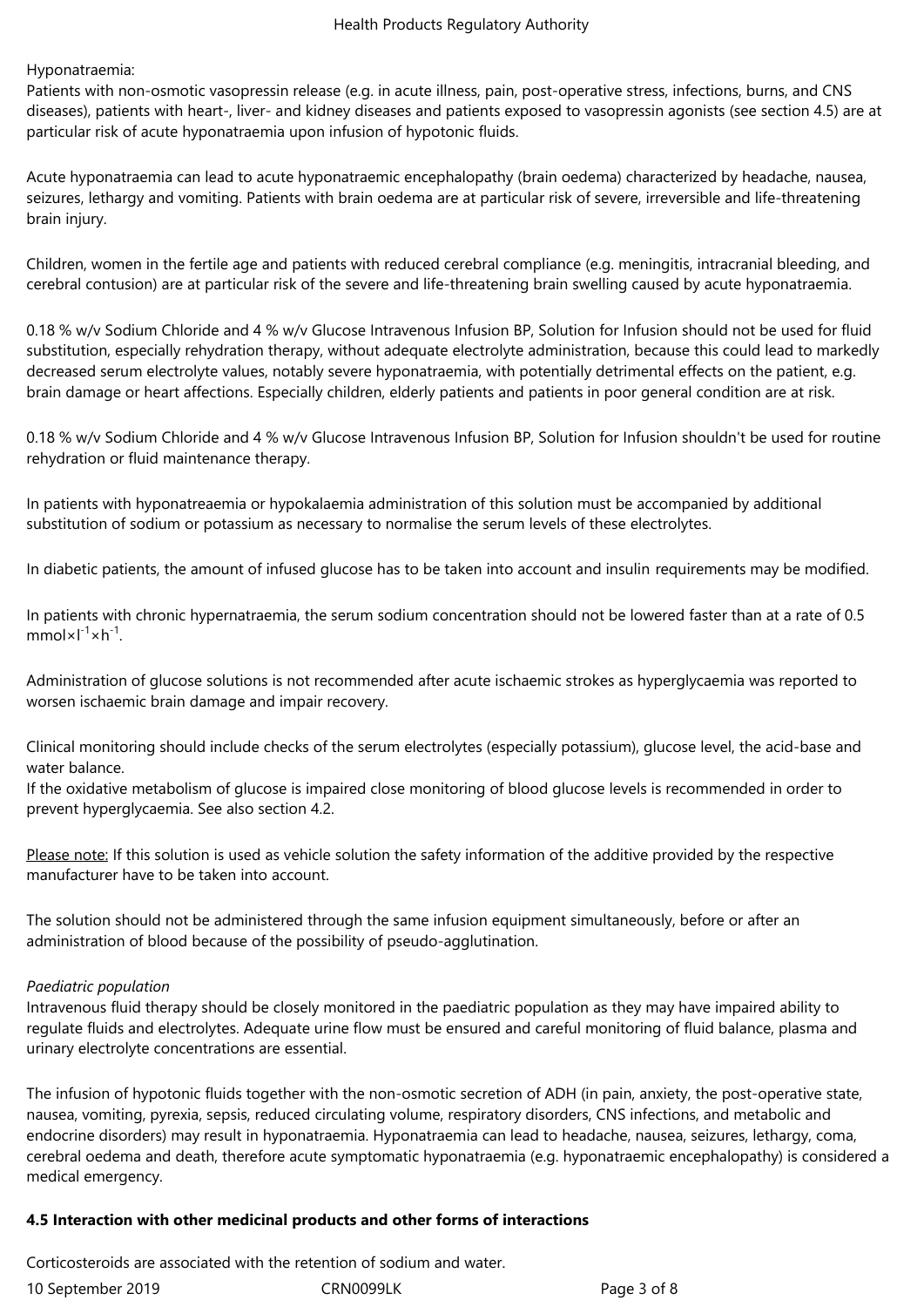#### Health Products Regulatory Authority

#### *Medicinal products leading to an increased vasopressin effect*

The below listed drugs increase the vasopressin effect, leading to reduced renal electrolyte free water excretion and increase the risk of hospital acquired hyponatraemia following inappropriately balanced treatment with i. v. fluids (see sections 4.2, 4.4 and≙4.8)

Drugs stimulating vasopressin release, e.g.: Chlorpropamide, clofibrate, carbamazepine, vincristine, selective serotonin reuptake inhibitors, 3.4-methylenedioxy-N-methamphetamine, ifosfamide, antipsychotics, narcotics

Drugs potentiating vasopressin action, e.g.: Chlorpropamide,≙NSAIDs,≙cyclophosphamide

Vasopressin analogues, e.g.: Desmopressin, oxytocin, vasopressin, terlipressin

Other medicinal products increasing the risk of hyponatraemia also include diuretics≟in general and antiepileptics such as oxcarbazepine.

# **4.6 Fertility, pregnancy and lactation**

#### *Pregnancy*

There is a limited amount of data from the use of sodium chloride and glucose in pregnant women. Animal studies relating to physiological amounts of glucose and sodium chloride do not indicate direct∠or≀indirect harmful effects with respect to pregnancy, embryonic/foetal development, parturition or postnatal development (see section 5.3). Caution should be exercised when prescribing to pregnant women especially in the presence of (pre-) eclampsia. Careful monitoring of blood glucose is necessary.

0.18% w/v Sodium Chloride and 4% w/v Glucose Intravenous Infusion BP should be administrated with special caution for pregnant women during labour particularly if administered in combination with∠oxytocin due to the risk of hyponatraemia (see section 4.4, 4.5 and 4.8).

*Breast-feeding*

It is known that glucose/metabolites are excreted in human milk, but at therapeutic doses of Sodium Chloride 1.8 mg/ml (0.18%) and Glucose 40 mg/ml (4.0 %) solution for infusion no effects on the breastfed newborns/infants are anticipated.

*Fertility* No data available.

#### **4.7 Effects on ability to drive and use machines**

Not relevant.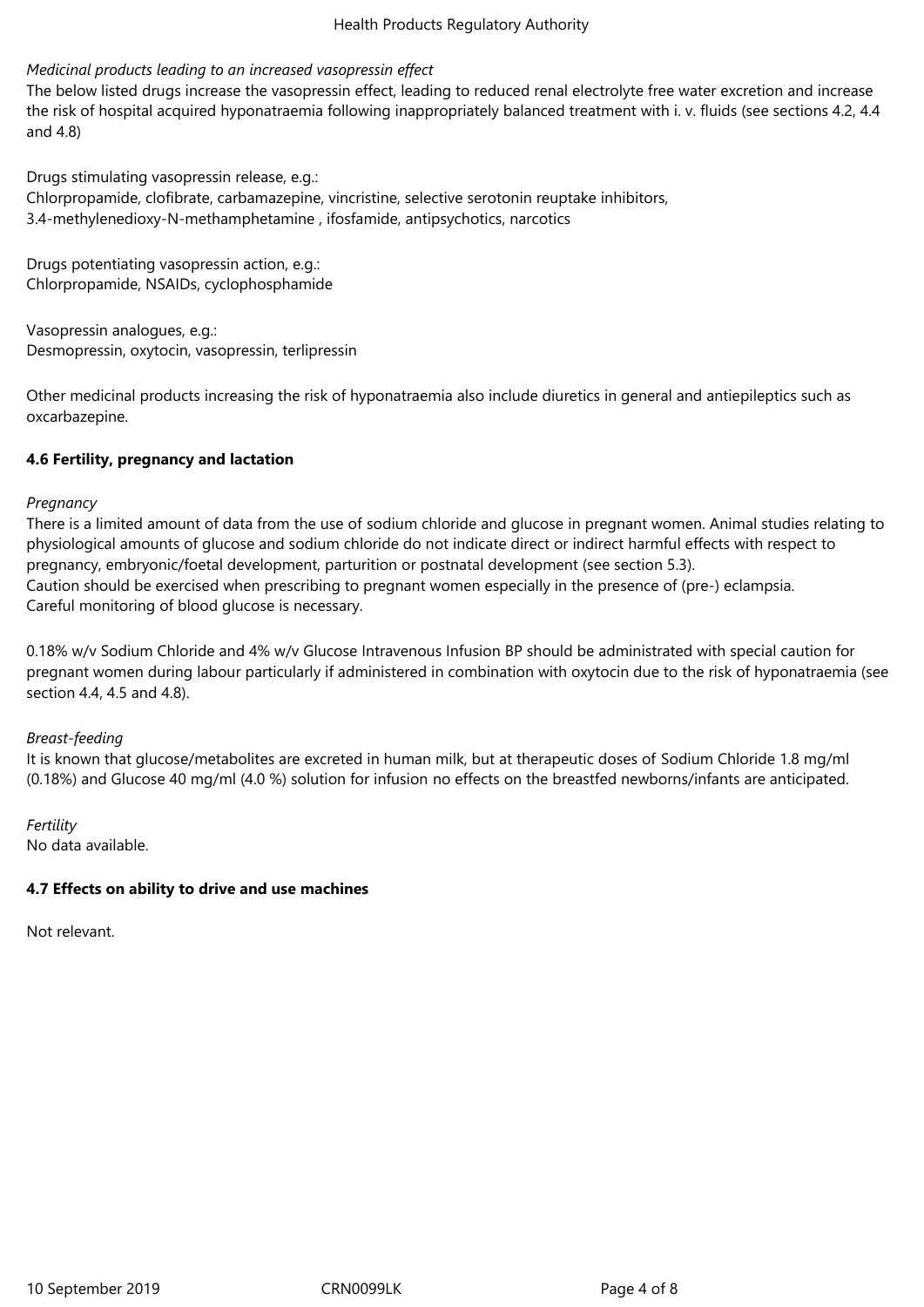#### **4.8 Undesirable effects**

Undesirable effects are listed according to their frequencies as follows: Very common (≥1/10) Common  $(≥1/100$  to < 1/10) Uncommon  $(≥1/1,000$  to < 1/100) Rare  $(≥1/10,000$  to < 1/1,000) Very rare (< 1/10,000) Not known (cannot be estimated from the available data)

Nervous system disorders: Not known: Hyponatraemic encephalopathy

Metabolism and nutritiondisorders: Not known:Hospital acquired hyponatraemia

Hospital acquired hyponatraemia may cause irreversible brain injury and death due to development of acute hyponatraemic encephalopathy (see sections 4.2 and 4.4).

General disorders and administration site conditions: Not known: Local reactions at the site⊇of administration, including local pain, vein irritation and thrombophlebitis

# Reporting of suspected adverse reactions

Reporting suspected adverse reactions after authorisation of the medicinal product is important. It allows continued monitoring of the benefit/risk balance of the medicinal product. Healthcare professionals are asked to report any suspected adverse reactions via HPRA Pharmacovigilance, Earlsfort Terrace, IRL - Dublin 2; Tel: +353 1 6764971; Fax: +353 1 6762517. Website: www.hpra.ie; e-mail: medsafety@hpra.ie.

#### **4.9 Overdose**

#### *Sympto[ms](http://www.hpra.ie/)*

Overdose may result in hyperhydration, electrolyte imbalances (especially hypokalaemia and hyponatraemia) acid-base imbalances, and hyperglycaemia. Severe hyponatraemia could lead to death. Clinical symptoms of water intoxication may also occur, such as nausea, vomiting, spasms.

#### *Treatment*

Depending on the severity of the disorders≀immediate stop of infusion, administration≀of diuretics with continuous monitoring of serum electrolytes, correction of electrolyte and acid-base imbalances, administration of insulin≀if necessary.

In severe cases of overdose dialysis may be necessary.

#### **5 PHARMACOLOGICAL PROPERTIES**

#### **5.1 Pharmacodynamic properties**

Pharmacotherapeutic group: Solutions affecting the electrolyte balance

ATC code: B05B B02 (Electrolytes with carbohydrates)

#### *Mechanism of action*

The solution contains equimolar proportions of sodium and chloride corresponding to one fifth∠of the physiological concentration in the plasma.

In addition the solution also contains 4 % (w/v) of carbohydrate in the form of glucose.

10 September 2019 CRN0099LK Page 5 of 8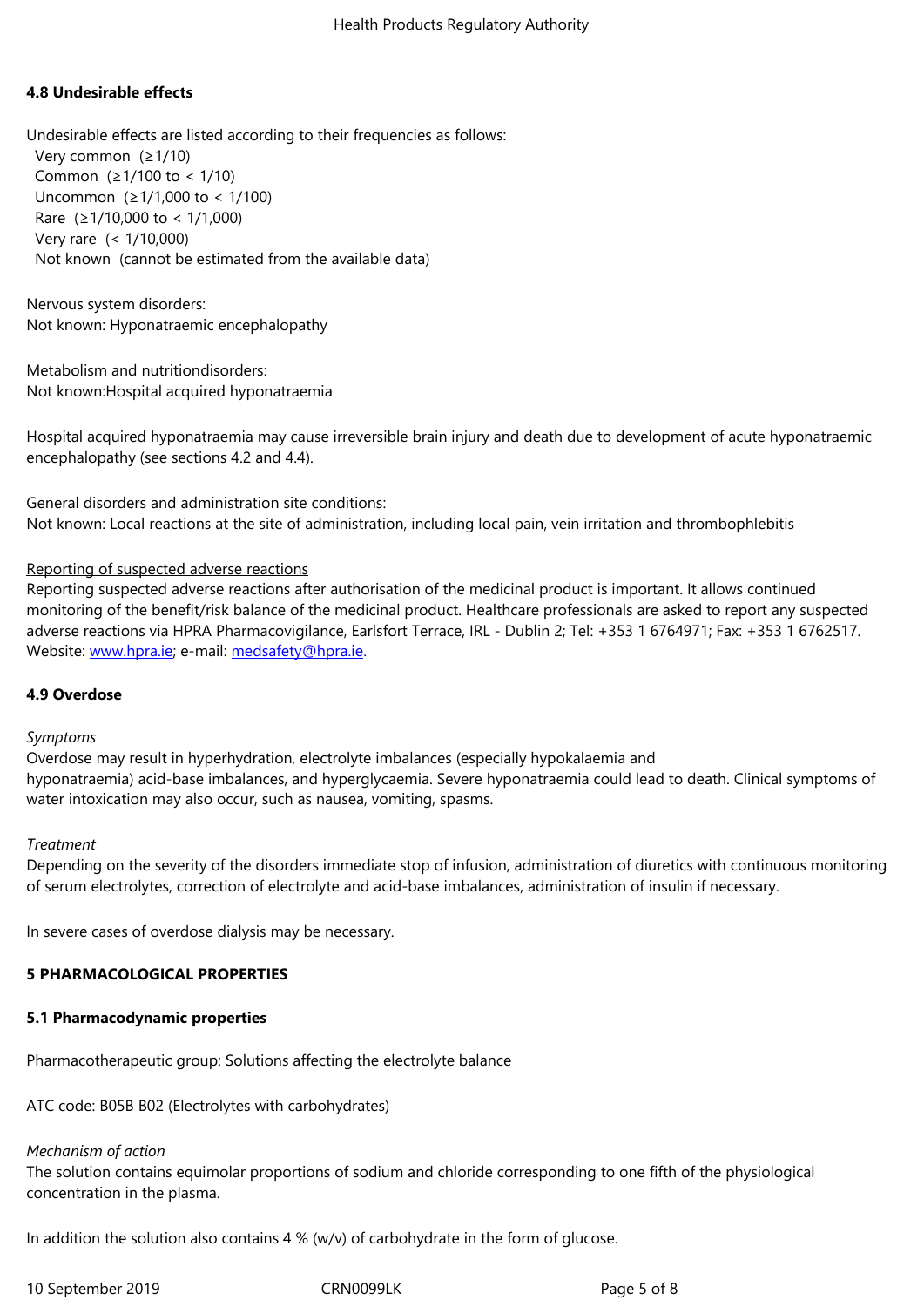#### Health Products Regulatory Authority

Sodium is the primary cation of the extracellular space and together with∠various anions, regulates the size of this. Sodium and potassium are the major mediators of bioelectric processes within the body.

The solution is mainly intended to supply free water≟in cases of hypertonic dehydration.

#### *Pharmacodynamic effect*

The sodium content and the liquid metabolism of the body are closely coupled to each other. Each deviation of the plasma sodium concentration from the physiological one simultaneously affects the fluid status of the body.

Glucose is metabolized ubiquitously as the natural substrate of the cells of the body. Under physiological conditions glucose is the most important energy-supplying carbohydrate with a caloric value of ca. 17 kJ or 4 kcal/g. Nervous tissue, erythrocytes and medulla of the kidneys are amongst the tissues with an obligate requirement for glucose.

One the one hand, glucose serves for the synthesis of glycogen as the storage form of carbohydrates and, on the other hand, it is subject to glycolysis to pyruvate and lactate for energy production in the cells.

Glucose also serves to maintain the blood glucose level and for the synthesis of important body components. It is primarily insulin, glucagon, glucocorticoids and catecholamines that are involved in the regulation of the blood glucose concentration.

A normal electrolyte and acid-base status is a prerequisite for the optimal utilization of administered glucose. So an acidosis, in particular, can indicate impairment of the oxidative glucose metabolism.

There are close metabolic relationships between the electrolytes and carbohydrate metabolism; potassium, in particular, is affected. The utilization of glucose is associated with an increased potassium requirement. Not taking this relationship into account can lead to considerable disturbances of potassium metabolism, which∠can, amongst≀other things, lead to massive cardiac arrhythmia.

# **5.2 Pharmacokinetic properties**

#### *Absorption*

As the solution is administered by intravenous infusion the bioavailability of the solution is 100%.

#### *Distribution*

The total sodium content of the body is approx. 80 mmol per kg body weight, of which approx. 95 % is extracellular. In adults, the concentration of glucose in the blood is 70 – 100 mg/100 ml, or 3.9 – 5.6 mmol/l (fasting). On infusion glucose is first distributed in the intravascular space and then is taken up into the intracellular space.

#### *Biotransformation*

In glycolysis, glucose is metabolized to pyruvate. Under aerobic conditions pyruvate≟is completely oxidized to carbon dioxide and water. In case of hypoxia pyruvate is converted to lactate. Lactate can be partially re-introduced into the glucose metabolism (Cori cycle).

#### *Elimination*

The kidneys are the major regulator of the sodium and water balances. In co-operation with the hormonal control mechanisms (renin-angiotensin-aldosterone system, antidiuretic hormone) and the hypothetical natriuretic hormone they are primarily responsible for keeping the volume of the extracellular space constant and regulating its fluid composition.

Chloride is exchanged for hydrogen carbonate≀in the tubule system and is, thus, involved≟in the regulation of the acid base balance.

The final products of the complete oxidation of glucose are eliminated≀via the lungs (carbon dioxide) and the kidneys (water). Practically no glucose is excreted renally by healthy persons.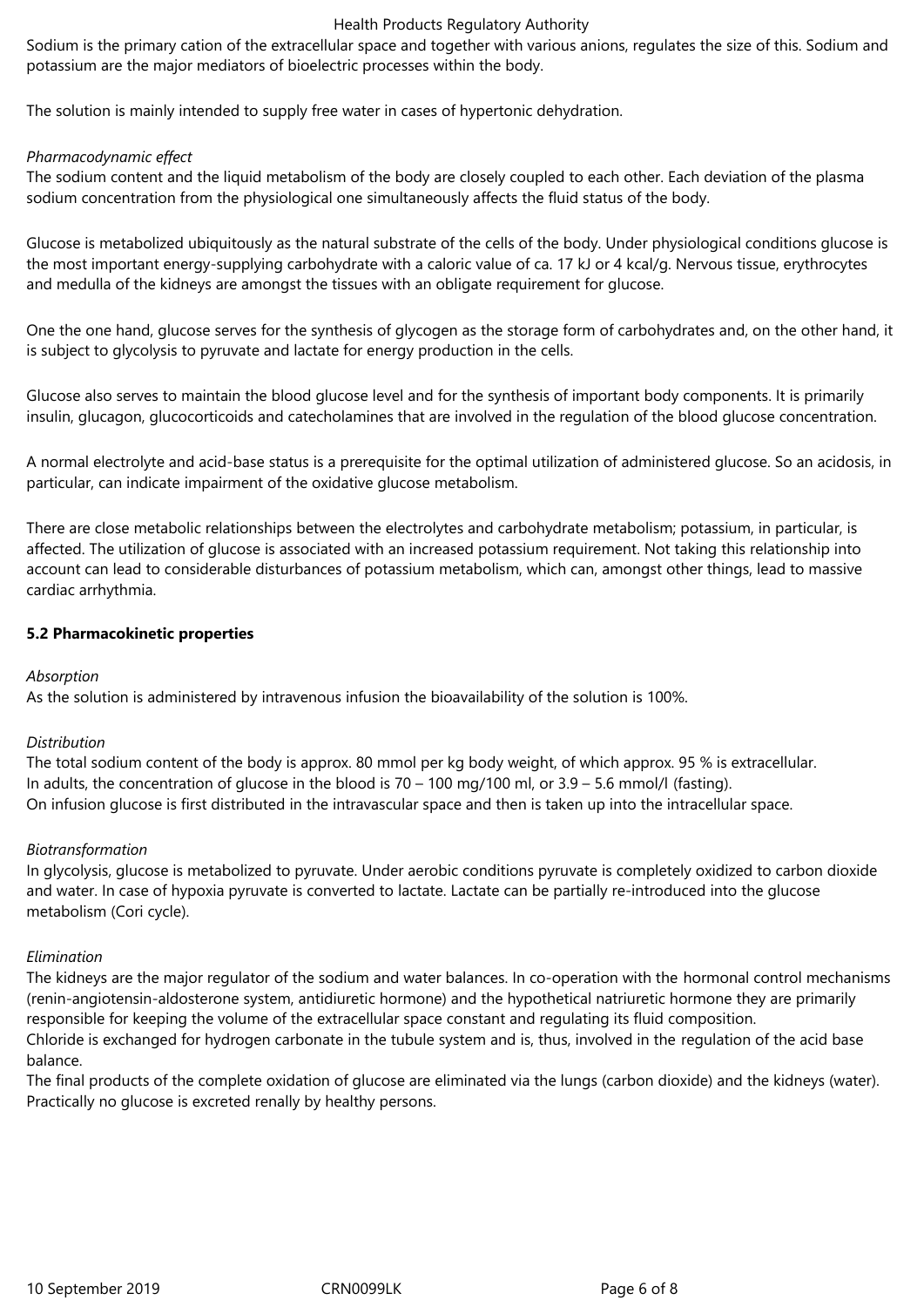In pathological metabolic conditions associated with hyperglycaemia (e.g. diabetes mellitus, postaggression metabolism), glucose is also excreted via the kidneys (glucosuria) when (at blood glucose levels higher than 160-180 mg/100 ml or 8.8-9.9 mmol/l) the maximum tubular resorption capacity is exceeded.

# **5.3 Preclinical safety data**

Non-clinical data reveal no special hazard for humans based on conventional studies of safety pharmacology, repeated dose toxicity, and toxicity to reproduction.

Since the components of Sodium Chloride 1.8 mg/ml (0.18%) and Glucose 40 mg/ml (4.0%). Solution for Infusion are physiologically present in human body, no harmful effects are to be expected with respect to genotoxicity and carcinogenic potential.

#### **6 PHARMACEUTICAL PARTICULARS**

# **6.1 List of excipients**

Water for injections

# **6.2 Incompatibilities**

When mixing with other medicinal products possible incompatibilities should be considered. It should be remembered that the solution has an acid pH, which can cause precipitation in the mixture.

# **6.3 Shelf life**

*Unopened* Polyethylene bottle: 3 years

#### *After first opening the container*

Containers once opened must be used immediately and must not be stored for later use. See also section 6.6.

#### *After dilution*

From a microbiological point of view, the product should be used immediately. If not used immediately, in-use storage times and conditions prior to use are the responsibility of the user and would normally not be longer than 24 hours at 2 to 8 °C, unless dilution has taken place in controlled and validated aseptic conditions.

#### **6.4 Special precautions for storage**

This medicinal product does not require any special storage conditions.

#### **6.5 Nature and contents of container**

0.18 % w/v Sodium Chloride and 4 % w/v Glucose Intravenous Infusion BP, Solution for Infusion is supplied in:

• Polyethylene (LDPE) bottles, contents: 500 ml, 1000 ml available in packs of 10 x 500 ml, 10 x 1000 ml

Not all pack sizes may be marketed.